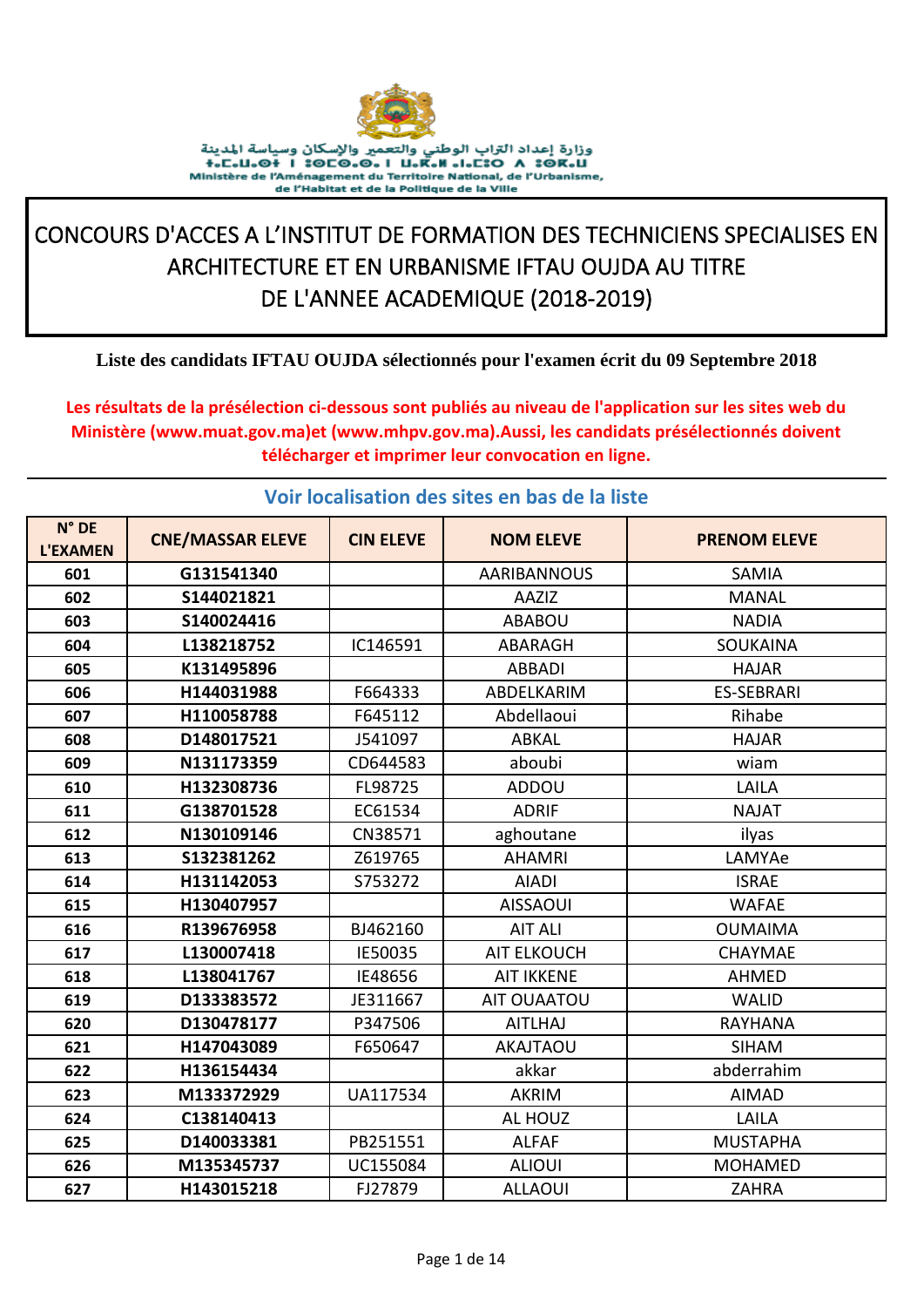| 628 | H133279807 | F644854  | <b>ALLAY</b>      | <b>ANASS</b>        |
|-----|------------|----------|-------------------|---------------------|
| 629 | H131125422 | F644325  | <b>ALOUANI</b>    | <b>AMINA</b>        |
| 630 | D136100188 | PA255894 | <b>AMALOU</b>     | <b>HAJAR</b>        |
| 631 | Z183800152 | FH56610  | <b>AMAMOU</b>     | ZAKARYA             |
| 632 | H138291938 |          | amara             | oussama             |
| 633 | R136362775 |          | <b>AMARRAY</b>    | <b>KHADIJA</b>      |
| 634 | R133716498 | BH629854 | AMI               | <b>HANAE</b>        |
| 635 | N133109171 | CN7332   | amimy             | oumayma             |
| 636 | H143011548 |          | <b>AMIRAT</b>     | <b>HAFIDA</b>       |
| 637 | H130384000 | S773101  | <b>AMIROUCH</b>   | <b>SALIM</b>        |
| 638 | M134159704 |          | <b>AMMARI</b>     | <b>ZINEB</b>        |
| 639 | K135471575 | M630821  | <b>AMMORI</b>     | <b>MAHA</b>         |
| 640 | H148015230 | FJ28432  | AMMOUCH           | <b>FARAH</b>        |
| 641 | F139159320 | WA279039 | <b>AMMOUCH</b>    | <b>KHAWLA</b>       |
| 642 | H130009415 | FC60263  | <b>AMRANI</b>     | ABDERRAHIM          |
| 643 | H138252889 |          | Amri              | Malika              |
| 644 | S130275155 | z638203  | <b>ANAS</b>       | <b>ZAARAOUI</b>     |
| 645 | F132049650 |          | <b>ANAYA</b>      | <b>MOHAMED</b>      |
| 646 | R130107227 | BJ464043 | <b>ANDALOUSSI</b> | Najah               |
| 647 | D130035268 |          | <b>AQCHACH</b>    | LATIFA              |
| 648 | D146027691 | J526651  | ARHRIMAZ          | SALAHEDDIN          |
| 649 | S136269108 | Z639500  | <b>ARROUD</b>     | <b>KAOUTAR</b>      |
| 650 | M137508189 | VM3157   | <b>ASSERRAR</b>   | AHLAM               |
| 651 | H132226613 | F653567  | <b>ATALLA</b>     | <b>ANASS</b>        |
| 652 | H130161362 | FH62481  | aynaou            | ouissal             |
| 653 | H133160338 |          | azeroual          | souad               |
| 654 | N136310650 | CB333141 | <b>AZHICH</b>     | <b>OUMAIMA</b>      |
| 655 | H133329418 | FJ28177  | <b>AZIZ</b>       | <b>IKRAM</b>        |
| 656 | H138170920 | F663137  | <b>AZOUZ</b>      | <b>ASMAE</b>        |
| 657 | H130157934 |          | azouzout          | basma               |
| 658 | M130295543 |          | <b>AZZOUZ</b>     | <b>TAHA</b>         |
| 659 | H140061058 | FL96144  | <b>BABA</b>       | <b>IBTIHAL</b>      |
| 660 | G131369803 |          | <b>BADSI</b>      | <b>IBTISSAM</b>     |
| 661 | H134298723 | FB119843 | <b>BAGHAT</b>     | <b>ABIR</b>         |
| 662 | H130251074 |          | <b>BAGHIDA</b>    | <b>FATIMA ZAHRA</b> |
| 663 | F134376371 | WB193326 | <b>BAGHZALI</b>   | <b>KAOUTAR</b>      |
| 664 | M130483989 | U200282  | <b>BAHADI</b>     | SANAE               |
| 665 | N139244206 | CD744109 | <b>BAHNINI</b>    | <b>ISSAM</b>        |
| 666 | H131212042 | F662182  | <b>BAJJA</b>      | <b>ASMAE</b>        |
| 667 | L139360427 |          | <b>BAKANNI</b>    | <b>NEZHA</b>        |
| 668 | D132329201 | JE308291 | <b>BAKAS</b>      | <b>SOUKAINA</b>     |
| 669 | M139356842 | DO58516  | <b>BAKHACHA</b>   | ZAKIYA              |
| 670 | H130028199 | FA189568 | <b>BAKI</b>       | <b>REDOUANE</b>     |
| 671 | C132132490 | JF58895  | <b>BALHSSAIN</b>  | <b>AYOUB</b>        |
| 672 | N130109314 | CN34645  | baroudi           | hamza               |
| 673 | H130218604 | F546316  | <b>BECHROURI</b>  | <b>YOUSSEF</b>      |
| 674 | G134327676 | EE932097 | <b>BELAHBIB</b>   | ABDELLAH            |
| 675 | H130025279 | F659226  | <b>BELAIDENE</b>  | SALMA               |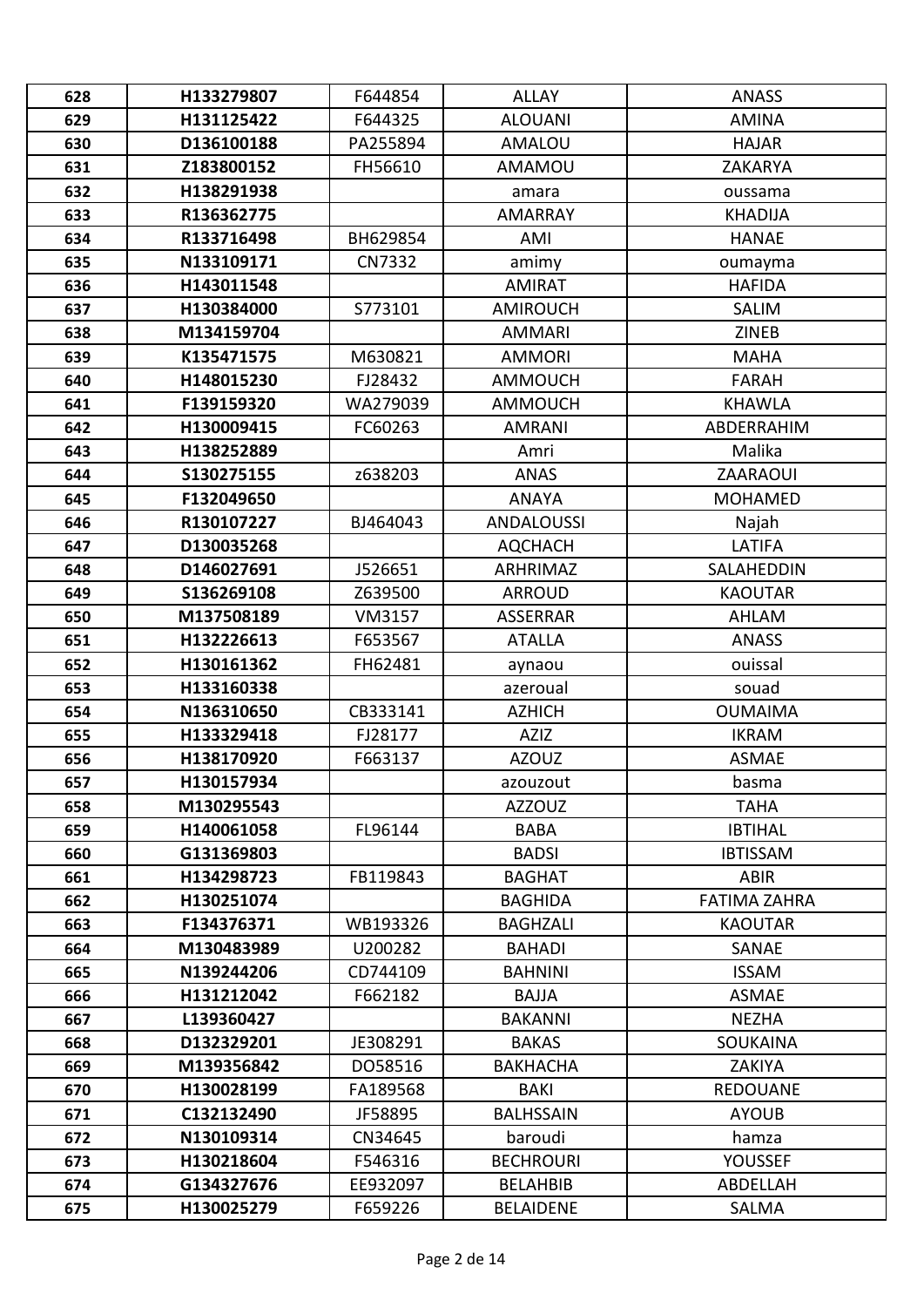| 676 | H120000131 |               | belarbi               | chaymae               |
|-----|------------|---------------|-----------------------|-----------------------|
| 677 | G137480043 | Y480696       | <b>BELBAHLOUL</b>     | <b>TAHA YASSINE</b>   |
| 678 | M131401089 | U196744       | <b>BELBIEDE</b>       | <b>OUSSAMA</b>        |
| 679 | H130009205 | F645126       | <b>BELEMHENI</b>      | <b>ISSAM</b>          |
| 680 | G138498084 |               | <b>BELFAKIR</b>       | <b>RAJA</b>           |
| 681 | K134290409 |               | Belgharouadi          | Hanae                 |
| 682 | M136535577 | VA145549      | <b>BELGHIJJOU</b>     | YASSER                |
| 683 | H142055322 | SA24103       | <b>BELHADEF</b>       | <b>MOHAMMED</b>       |
| 684 | H138408590 |               | belioute              | dounya                |
| 685 | H131366872 |               | Belkasmi              | Amal                  |
| 686 | J134099278 | AD296535      | <b>BELLA</b>          | <b>MOHAMMED</b>       |
| 687 | M139535260 | VA138184      | <b>BELLAMINE</b>      | <b>ASMAE</b>          |
| 688 | D134917651 | J541692       | <b>BELLOUTI</b>       | <b>OUIAM</b>          |
| 689 | S133381440 |               | <b>BELMAIZ</b>        | <b>KAMAL</b>          |
| 690 | H138228247 |               | <b>BELMECHRI</b>      | <b>YOUSRA</b>         |
| 691 | H141043588 |               | <b>BEN EL HAFIANE</b> | <b>HOUSSAME</b>       |
| 692 | N130065908 |               | <b>BEN JILLALI</b>    | <b>ASMAA</b>          |
| 693 | K130494617 | M616009       | <b>BENABBOU</b>       | <b>MARYAM</b>         |
| 694 | H131315211 |               | benahmed              | imane                 |
| 695 | H136225303 |               | <b>BENALIA</b>        | <b>WIAME</b>          |
| 696 | H136240612 | SB4604        | <b>BENATIA</b>        | <b>HOUDA</b>          |
| 697 | H147014444 | FB106519      | <b>BENAZZA</b>        | <b>ILHAM</b>          |
| 698 | H139345163 |               | Ben-grad              | Romayssae             |
| 699 | S136027916 | Z639048       | <b>BENHARI</b>        | <b>SABRINE</b>        |
| 700 | N137109024 | CN34613       | ben-iken              | chaymae               |
| 701 | K147021381 |               | Benjadi               | Oussama               |
| 702 | H145031826 | F664135       | <b>BENJAOUT</b>       | CHAIMAE               |
| 703 | Y144001399 | LE28876       | <b>BENKAJJA</b>       | <b>NAJAH</b>          |
| 704 | H138288621 |               | <b>BENMESSAOUD</b>    | mustapha              |
| 705 | H135161559 | F654210       | <b>BENMIMOUN</b>      | MANAL                 |
| 706 | P110130838 | <b>BW3286</b> | benncar               | zakaria               |
| 707 | D145010438 | J547991       | <b>BENSMINA</b>       | <b>ACHRAF</b>         |
| 708 | H130009909 | S798170       | <b>BENTAYEB</b>       | <b>MOHAMMED</b>       |
| 709 | R130125769 | BJ459142      | <b>BENZINE</b>        | <b>FATIMA EZZAHRA</b> |
| 710 | H138181952 | F654082       | <b>BERRAHAL</b>       | <b>RIM</b>            |
| 711 | H130016333 | SZ16841       | <b>BERRFAI</b>        | <b>AMINE</b>          |
| 712 | N138274708 |               | <b>Bilal</b>          | Abbou                 |
| 713 | H136289245 | F658623       | <b>BIROUK</b>         | <b>OUALID</b>         |
| 714 | H136332910 | F643118       | <b>BITARI</b>         | <b>HIBA</b>           |
| 715 | J134215664 | x412223       | <b>BOUABID</b>        | <b>FATIMA EZZAHRA</b> |
| 716 | H134148805 | FC61252       | <b>BOUABID</b>        | <b>MOUAD</b>          |
| 717 | H130382612 |               | <b>BOUAIADI</b>       | <b>IMANE</b>          |
| 718 | H142045310 | F664452       | <b>BOUAKKA</b>        | <b>IMANE</b>          |
| 719 | N146033118 | CD289295      | <b>BOUAZ</b>          | <b>HAJAR</b>          |
| 720 | H130019521 | F651232       | <b>BOUAZZAOUI</b>     | Soukayna              |
| 721 | H130030384 |               | <b>BOUAZZAOUI</b>     | <b>HOUDA</b>          |
| 722 | N136092971 | CN39557       | <b>Boubal</b>         | Imane                 |
| 723 | H140027804 | F658799       | <b>BOUCHENTOUF</b>    | <b>OUSSAMA</b>        |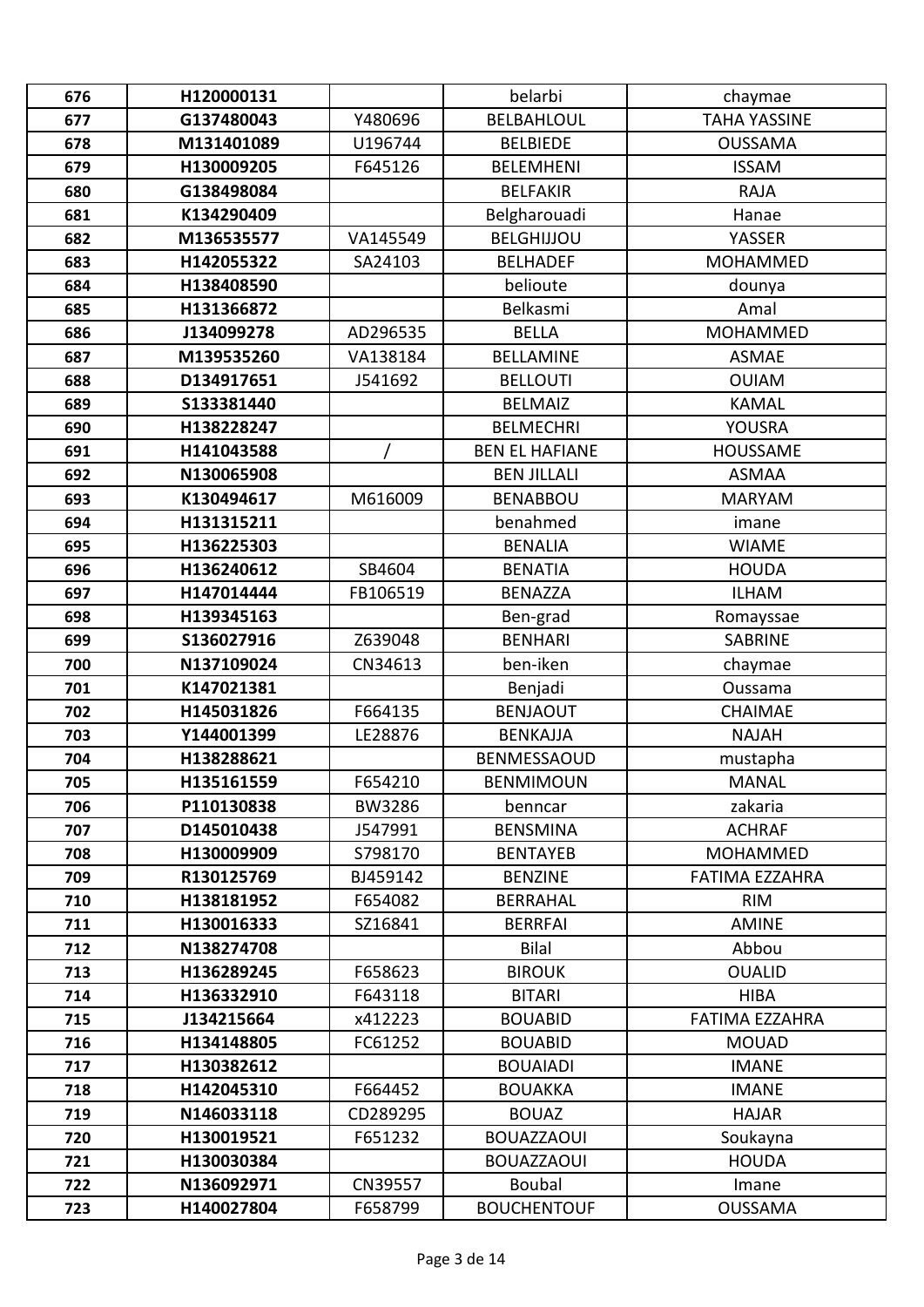| 724 | S132381261 | Z628904       | <b>BOUCHKIMA</b>    | <b>IKRAM</b>    |
|-----|------------|---------------|---------------------|-----------------|
| 725 | H131076766 | F654965       | <b>BOUCHLAGHAM</b>  | <b>MANAL</b>    |
| 726 | G139535431 | WA285428      | <b>BOUCHLAGHMI</b>  | <b>NIHAL</b>    |
| 727 | G132509785 | EE914560      | <b>Boudlal</b>      | Moncif          |
| 728 | M139521992 | UA122358      | <b>BOUDLICH</b>     | <b>ISMAIL</b>   |
| 729 | H130298941 | FB121596      | <b>BOUDOUR</b>      | <b>KHOLOUD</b>  |
| 730 | S140021972 | ZG153289      | <b>BOUDRA</b>       | <b>NOUHAILA</b> |
| 731 | G140017982 | N439858       | <b>BOUELKOUB</b>    | <b>JASSIR</b>   |
| 732 | D137338092 | JE308543      | <b>BOUFOUS</b>      | <b>KAOUTAR</b>  |
| 733 | D137571368 | JM83603       | <b>BOUGRINE</b>     | <b>HOURYA</b>   |
| 734 | L132371851 | IA189325      | bougtaib            | mohamed amine   |
| 735 | J134279046 | AE268256      | Boujemaoui          | Rajae           |
| 736 | G134523127 |               | boukhlif            | Omar            |
| 737 | H137400094 | FC58757       | <b>BOUKHTAM</b>     | Maryem          |
| 738 | H138055733 |               | boukraa             | saber           |
| 739 | N130304685 | CN34208       | Boulaalam           | Abdelilah       |
| 740 | H144040117 | SZ5421        | <b>BOULAHSEN</b>    | <b>BILAL</b>    |
| 741 | F139074591 | <b>BW6188</b> | <b>BOUNOUAR</b>     | <b>JIHANE</b>   |
| 742 | Z175201434 | F447856       | <b>BOUNOUAR</b>     | <b>SARA</b>     |
| 743 | K135394022 |               | <b>BOUOTMAN</b>     | Chaimae         |
| 744 | H131189679 | F648586       | <b>BOURAS</b>       | SAMIA           |
| 745 | S137142385 | Z637905       | <b>BOUROUISS</b>    | Youssra         |
| 746 | H134205859 |               | <b>BOUSSERRA</b>    | <b>IMANE</b>    |
| 747 | R139382121 | BB191694      | <b>BOUTAGA</b>      | <b>WISSAL</b>   |
| 748 | H146020331 | F664213       | <b>BOUTAGUIA</b>    | <b>TARIQ</b>    |
| 749 | J138434359 | ?AD292912     | Boutahiat           | Youssef         |
| 750 | H137202032 | S786776       | <b>BOUTALEB</b>     | ABDELKADER      |
| 751 | H139372146 |               | <b>BOUTAYBI</b>     | <b>AOUATIF</b>  |
| 752 | H148039441 | SZ7793        | <b>BOUYAHIAOUI</b>  | <b>OUAFAE</b>   |
| 753 | H130022870 | S726914       | <b>BOUYAKOUARAN</b> | <b>YOUNES</b>   |
| 754 | H130382475 |               | <b>BOUYI</b>        | <b>YOUSSEF</b>  |
| 755 | G135621696 | EA227123      | <b>BOUZIANE</b>     | <b>IKRAM</b>    |
| 756 | H139091586 |               | <b>BOUZIANI</b>     | MOHAMMED AMINE  |
| 757 | H142023946 |               | bouzid              | iman            |
| 758 | M133301162 | VA143243      | <b>BRAHMI</b>       | <b>AYOUB</b>    |
| 759 | S146021619 |               | CHABLOU             | <b>BOUCHRA</b>  |
| 760 | H130040496 | SZ16226       | <b>CHAHBOUNI</b>    | <b>AMINE</b>    |
| 761 | J131436821 | XA133212      | <b>CHAKRI</b>       | <b>ASMAA</b>    |
| 762 | M140009801 | UB102144      | <b>CHAKRI</b>       | <b>CHAIMAE</b>  |
| 763 | H149027530 | F661024       | <b>CHAMI</b>        | <b>ABIR</b>     |
| 764 | H132159161 | FH63058       | chandar             | houda           |
| 765 | N134301938 | CD703655      | chaoui              | imane           |
| 766 | B135017753 | SL17833       | <b>CHAOUI</b>       | <b>NADIA</b>    |
| 767 | D134848777 | JT81912       | <b>CHAYBOUB</b>     | <b>ABBAS</b>    |
| 768 | H147061066 | FL95646       | <b>CHAYET</b>       | <b>HAJAR</b>    |
| 769 | H136217905 | FA192084      | <b>CHELH</b>        | ZAKARYAE        |
| 770 | P136065052 | LB234170      | <b>CHELHI</b>       | <b>OUMAIMA</b>  |
| 771 | K136305234 | HA220892      | <b>CHEMLALI</b>     | Issam           |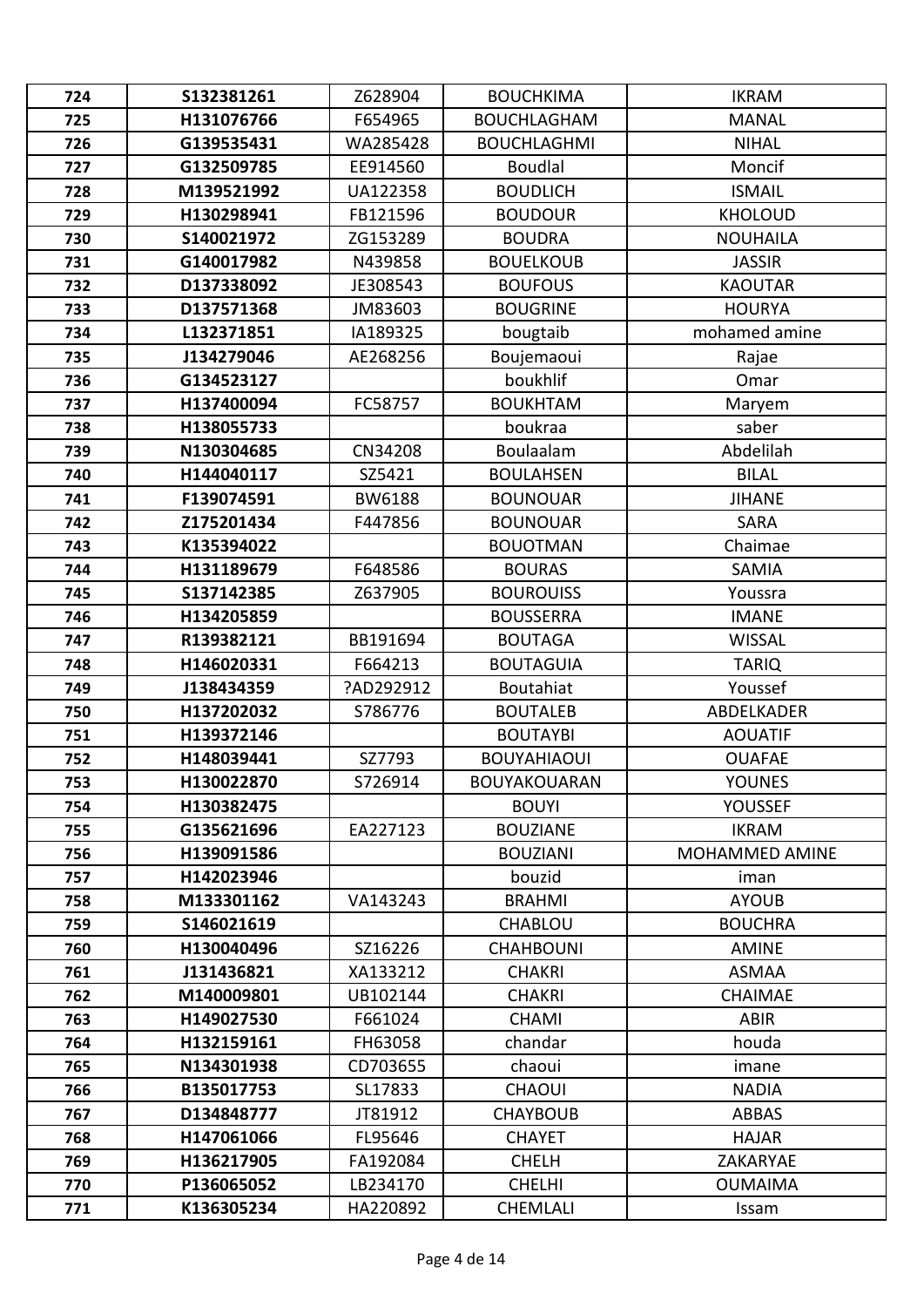| 772 | J139096877 |               | <b>CHERRABI</b>    | <b>NORA</b>         |
|-----|------------|---------------|--------------------|---------------------|
| 773 | H134355530 |               | <b>CHETOUANI</b>   | <b>MERYAM</b>       |
| 774 | H139150560 | FC59001       | <b>CHETOUANI</b>   | ABDELOUAHAB         |
| 775 | R139339706 | BK695255      | <b>CHIBANE</b>     | <b>MOHAMED</b>      |
| 776 | H110068322 | FB121601      | <b>CHIHABI</b>     | <b>ISMAIL</b>       |
| 777 | S142005132 |               | <b>CHOUAI</b>      | <b>OUSSAMA</b>      |
| 778 | K134315956 | HH183157      | <b>CHOUIKI</b>     | <b>HAFSA</b>        |
| 779 | H137206706 | FA194850      | <b>CHOURAK</b>     | <b>MERYAM</b>       |
| 780 | H138142610 |               | <b>CHOURAK</b>     | <b>ISRAE</b>        |
| 781 | H139312700 | S797001       | <b>DAFIR</b>       | <b>AYA</b>          |
| 782 | S137343766 | Z631198       | <b>DAGHOURI</b>    | <b>NAHLA</b>        |
| 783 | L134214383 | IC143417      | <b>DAHMAN</b>      | <b>NADIA</b>        |
| 784 | S136343718 |               | <b>DAHNA</b>       | <b>SOUFIANE</b>     |
| 785 | H134333954 | F657377       | <b>DAIZE</b>       | <b>SAMIYA</b>       |
| 786 | H139374532 | SX17297       | <b>DALI</b>        | <b>ZAKARIA</b>      |
| 787 | N138145830 | <b>CN7737</b> | <b>DAOUDY</b>      | <b>FARID</b>        |
| 788 | R130119317 |               | daraa              | <b>MANAL</b>        |
| 789 | H138095669 | SA29836       | <b>DARDOUR</b>     | <b>SALMA</b>        |
| 790 | S140034951 | Z626418       | <b>DAYEDAYE</b>    | <b>ZINEB</b>        |
| 791 | S130018099 | R369062       | <b>DERDARI</b>     | <b>ADNAN</b>        |
| 792 | S133424804 | ZG148367      | <b>DFAILI</b>      | <b>JAHINA</b>       |
| 793 | N136244184 | CD744661      | dhaher             | oumaima             |
| 794 | H146048898 |               | <b>DIDI</b>        | <b>YOUSSEF</b>      |
| 795 | H132168193 | SB3937        | <b>DINAR</b>       | <b>OMAR</b>         |
| 796 | H136086455 | F661730       | <b>DKHISSI</b>     | <b>RIME</b>         |
| 797 | M120083654 | D859662       | <b>DOMAR</b>       | <b>MARYAM</b>       |
| 798 | S142033993 | ZG152728      | <b>DOUDOU</b>      | <b>ACHRAF</b>       |
| 799 | G134337275 | Y486219       | <b>DOUIRA</b>      | ZAYNAB              |
| 800 | H133058650 |               | <b>DRAOUCHI</b>    | <b>FATIMA-ZOHRA</b> |
| 801 | D132578470 | PA165809      | <b>DRISSI</b>      | Zakaria             |
| 802 | D135717444 | JC585931      | <b>ECH-CHABABI</b> | Ikram               |
| 803 | H144057350 | F643026       | <b>ECHCHADLI</b>   | <b>HIND</b>         |
| 804 | H130037917 |               | <b>EDDOUYER</b>    | <b>HICHAM</b>       |
| 805 | H138379053 | F591253       | <b>EL HORRI</b>    | <b>HAJAR</b>        |
| 806 | H147061348 | F660426       | <b>EL AAMRANI</b>  | YAHYA               |
| 807 | D138751388 | JT84763       | EL AAOUADA         | <b>NOUR EDDINE</b>  |
| 808 | R131794771 | BB181801      | EL ABID AMRANI     | <b>YOUSSEF</b>      |
| 809 | G136651461 | EE650547      | <b>EL ALAOUI</b>   | <b>MAJIDA</b>       |
| 810 | H147011887 |               | <b>EL ALI</b>      | <b>HALIMA</b>       |
| 811 | D134907610 | J523468       | <b>EL ALIMI</b>    | SOUHAYLA            |
| 812 | H137304484 | S777640       | el allati          | soufiane            |
| 813 | N135358013 | CD743487      | EL AOUNI           | <b>MOUAD</b>        |
| 814 | G131523295 | EE918271      | EL ASADY           | Fatima ezzahra      |
| 815 | H134104098 | S788299       | <b>EL ASRI</b>     | Fatima              |
| 816 | S137051250 | Z631704       | EL BAHI            | LAILA               |
| 817 | H133298823 |               | <b>EL BATI</b>     | <b>DOUNYA</b>       |
| 818 | H136055366 | S787256       | El Berkani         | Ibtissam            |
| 819 | H130028132 | FA192897      | <b>EL BOUALITY</b> | <b>IMANE</b>        |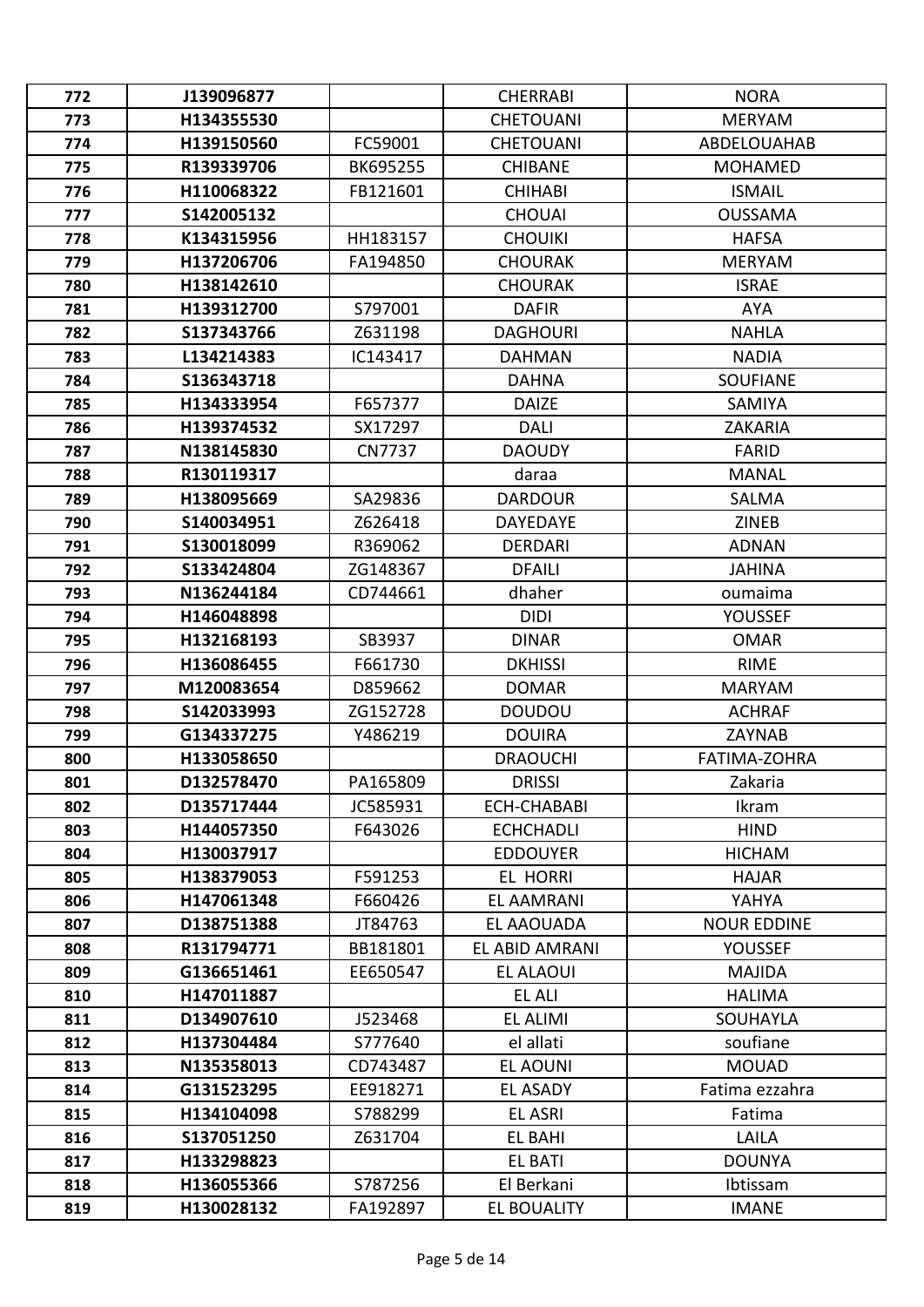| 820 | S137429253<br>J137254654 | Z633051<br>AS7441 | EL DOUBI<br><b>EL FILALY</b> | Omar<br>YOUSRA       |
|-----|--------------------------|-------------------|------------------------------|----------------------|
| 821 |                          |                   |                              |                      |
| 822 | H130008031               | SA33327           | <b>EL FOUNTI</b>             | <b>OUMAIMA</b>       |
| 823 | Z185200137               | F584802           | EL GADA                      | ABDESSAMAD           |
| 824 | H132276554               | F664713           | <b>EL GHOUSLI</b>            | <b>YOUNES</b>        |
| 825 | G132205485               | N447308           | <b>EL GUEROUAZI</b>          | <b>KAOUTAR</b>       |
| 826 | H130237933               | FE20413           | <b>EL GUILI</b>              | ZAKARIAE             |
| 827 | M135535243               | VA144121          | EL HACHAICHI                 | <b>MEHDI</b>         |
| 828 | S133248800               | RX4517            | el haddioui                  | mohamed              |
| 829 | L138149591               | 1742744           | <b>EL HAKKIOUI</b>           | <b>SAFAA</b>         |
| 830 | G143113503               | N405616           | EL HAMDANI                   | <b>ANOUAR</b>        |
| 831 | H136407877               | F661798           | EL HAMDAOUI                  | <b>AYOUB</b>         |
| 832 | Y140000186               | F663680           | <b>EL HAMOUDI</b>            | <b>OULAYA</b>        |
| 833 | H139167980               | FE19507           | EL HANDOUZ                   | <b>KAOUTHAR</b>      |
| 834 | R148083514               | BB186029          | EL HANI                      | YOUSSEF              |
| 835 | H144027854               | F646560           | <b>EL HANI</b>               | <b>MOHAMED JALAL</b> |
| 836 | S132429228               | Z631327           | EL HARCHAOUI                 | Meriem               |
| 837 | H133410079               | U197640           | <b>EL HASSOUANI</b>          | Anas                 |
| 838 | S135369283               |                   | <b>EL HOSAYNI</b>            | SABAH                |
| 839 | D133334028               |                   | <b>EL HOUCHET</b>            | <b>RAYHAN</b>        |
| 840 | H148026092               |                   | <b>EL HOUSSINE</b>           | <b>DHRIYYEF</b>      |
| 841 | H136381934               | F648894           | EL HOUTA                     | <b>MOHAMMED</b>      |
| 842 | M120083610               | DO50487           | <b>EL IDRISSI</b>            | <b>ZHOR</b>          |
| 843 | N131097943               |                   | <b>EL IDRYSY</b>             | <b>MOHAMED</b>       |
| 844 | H132181628               |                   | <b>EL KAABI</b>              | <b>OMAIMA</b>        |
| 845 | S137429118               | Z638169           | <b>EL KARTIT</b>             | <b>YOUSSEF</b>       |
| 846 | H131250230               | FA193494          | El khaldi                    | <b>Bassma</b>        |
| 847 | H131250234               | FA193495          | El khaldi                    | Khaoula              |
| 848 | Y134011667               | J529823           | <b>EL KHATAB</b>             | <b>HICHAM</b>        |
| 849 | H130236710               | F653569           | <b>EL-KHODRI</b>             | <b>IMANE</b>         |
| 850 | H131067644               |                   | <b>EL KOUBCHI</b>            | <b>OUMAYMA</b>       |
| 851 | K134511878               |                   | <b>EL KOURI</b>              | <b>WISSAL</b>        |
| 852 | N130079178               | CN35698           | <b>EL MABTOUL</b>            | <b>OUSSAMA</b>       |
| 853 | H139227469               | F654792           | <b>EL MADANI</b>             | <b>OUSSAMA</b>       |
| 854 | H132311974               | FA189525          | El Maghraoui                 | Younous              |
| 855 | P120038023               | L648943           | <b>EL MAIL</b>               | <b>MEHDI</b>         |
| 856 | S137250218               | ZG150154          | <b>EL MANSOURI</b>           | <b>ANASS</b>         |
| 857 | H139188306               | F592884           | <b>EL MAQRI</b>              | <b>RAJAE</b>         |
| 858 | B136023181               | SH195374          | <b>EL MARHRAOUI</b>          | <b>AMINE MOHAMED</b> |
| 859 | M141027066               | V358704           | EL MOZRI                     | <b>GHIZLANE</b>      |
| 860 | H133319010               |                   | <b>EL OMMAL</b>              | <b>CHAIMAE</b>       |
| 861 | H130013499               | Sx14511           | <b>EL OUAMARI</b>            | <b>NADA</b>          |
| 862 | G134601056               | N450199           | EL OUAZANI DAHAK             | <b>ALAA</b>          |
| 863 | D132225146               | J535858           | <b>EL RHARIB</b>             | ZAKARIA              |
| 864 | M134275868               | V351426           | <b>EL YOUSFI</b>             | <b>MOHAMED</b>       |
| 865 | S131135122               |                   | <b>EL-AMARTY</b>             | <b>BILAL</b>         |
|     | H135316484               | FL99191           |                              | SOUKAYNA             |
| 866 |                          |                   | <b>ELFADILI</b>              |                      |
| 867 | D130290003               | JE306279          | <b>ELFAGHIR</b>              | <b>FATIMA</b>        |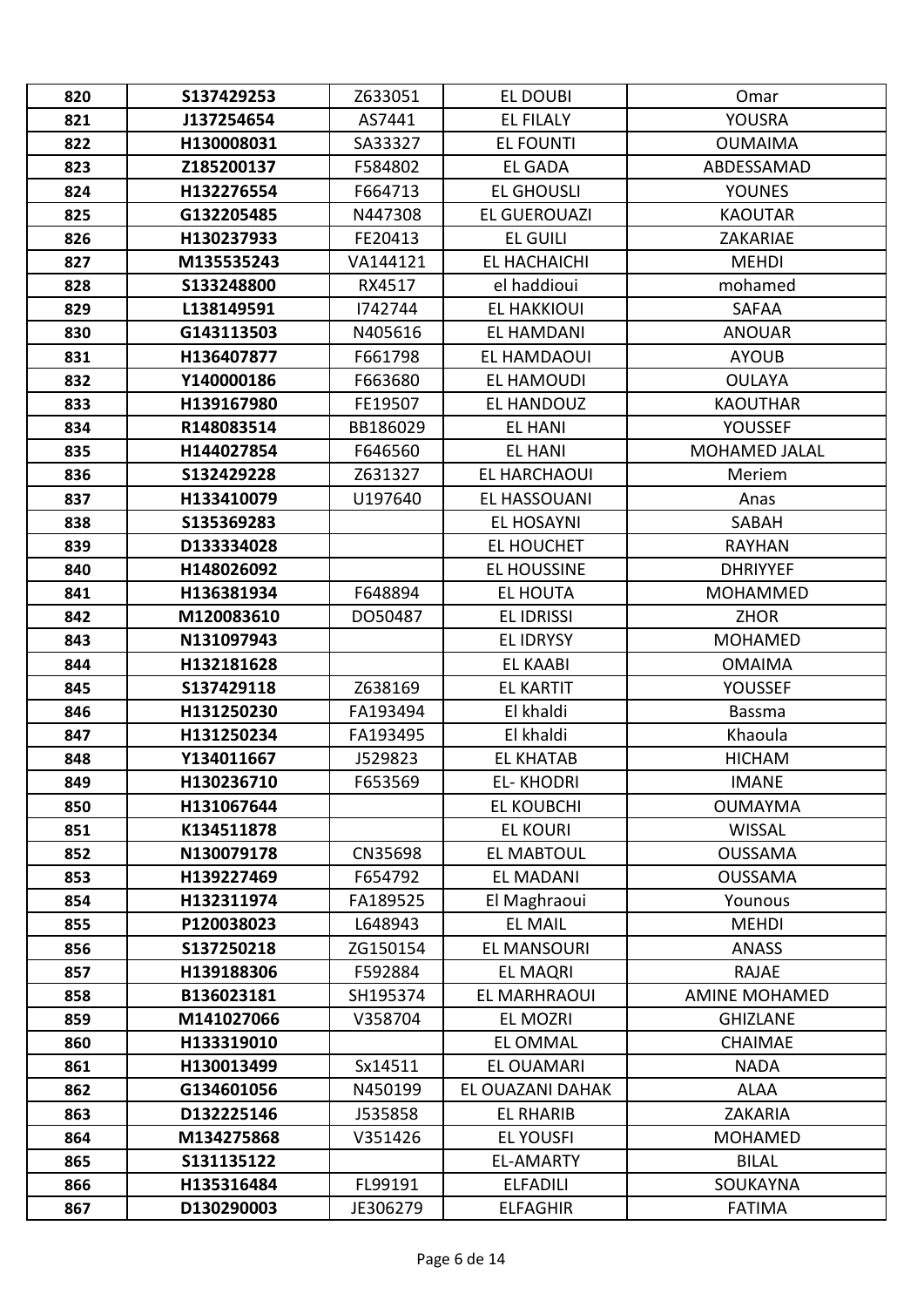| 868 | D132915109 | pb309058 | <b>ELFAQER</b>   | <b>KAOUTAR</b>   |
|-----|------------|----------|------------------|------------------|
| 869 | G137456242 | EE916697 | <b>ELFARISSI</b> | <b>MERIEM</b>    |
| 870 | R136555437 | BB181898 | <b>ELGHALI</b>   | YOUSRA           |
| 871 | S134408241 | ZT282430 | El-Hadri         | Farah            |
| 872 | J136354135 | AS4709   | <b>EL-HAFI</b>   | <b>WIAM</b>      |
| 873 | R134375169 | BH632767 | <b>ELHAMDANI</b> | chaimaa          |
| 874 | S132360318 | CD703306 | <b>EL-KHALF</b>  | <b>SALMA</b>     |
| 875 | H130411432 |          | <b>ELMAACHI</b>  | <b>IMAD</b>      |
| 876 | H130023764 | F659830  | <b>ELMAJNI</b>   | <b>OUIAM</b>     |
| 877 | L139176362 | IB237262 | <b>ELMAKHROT</b> | MOHAMED HOUSSAM  |
| 878 | D136441632 | JT84684  | EL-MHAMIZ        | <b>TARIQ</b>     |
| 879 | H130040218 |          | EL-MIR           | <b>ABOUBAKER</b> |
| 880 | S140007702 | ZG147397 | <b>EN-NABALI</b> | <b>YOUSSEF</b>   |
| 881 | H138201138 | F656468  | <b>ERRACHIDI</b> | <b>AFAF</b>      |
| 882 | G139426188 |          | <b>ERREBIB</b>   | LATIFA           |
| 883 | G133347140 | EE917680 | <b>ERRIT</b>     | <b>MOHSSINE</b>  |
| 884 | R135640992 | BH627179 | <b>ES SABBAI</b> | <b>HAMZA</b>     |
| 885 | M130019618 | U195425  | <b>ESMAHI</b>    | <b>AYOUB</b>     |
| 886 | H140015212 | F651360  | <b>ESSADIK</b>   | <b>WISSAL</b>    |
| 887 | M139232175 | DN41136  | <b>ESSAYAD</b>   | <b>HOUDA</b>     |
| 888 | H139154530 | SX16861  | <b>Essis</b>     | kawtar           |
| 889 | N134302440 |          | <b>ETAYBI</b>    | <b>ASMAE</b>     |
| 890 | N135193477 |          | ez-zamrani       | omar             |
| 891 | F141081313 | Q339593  | <b>FADILI</b>    | <b>YOUNES</b>    |
| 892 | R134576006 |          | <b>FAHIM</b>     | <b>HAFSA</b>     |
| 893 | D132887261 | jh50575  | <b>FAHMI</b>     | ABDELKARIM       |
| 894 | N139109126 | CN7353   | Fakih            | <b>YOUSSEF</b>   |
| 895 | D145008541 |          | <b>FALOUAT</b>   | ZAKARIYA         |
| 896 | C138109679 | SJ36083  | <b>FAOUAJ</b>    | <b>ILHAM</b>     |
| 897 | H138230156 | F656998  | FARES            | SAFAA            |
| 898 | N137192678 |          | <b>FARISSI</b>   | SOMAYA           |
| 899 | F143024450 | CB329833 | <b>FARSSANI</b>  | SALMA            |
| 900 | D134196080 | JH37294  | <b>FATIHI</b>    | <b>KHADIJA</b>   |
| 901 | K131171334 | IA194460 | <b>FDIL</b>      | <b>KHOLOUD</b>   |
| 902 | P140057605 |          | <b>FERRYAT</b>   | <b>MAJDA</b>     |
| 903 | M144000904 | V358453  | <b>FOUALI</b>    | YASSINE          |
| 904 | H144061059 | F661672  | <b>FOULLANI</b>  | <b>OUMAIMA</b>   |
| 905 | S141015571 |          | <b>FOUZI</b>     | <b>OUADIE</b>    |
| 906 | H146043188 | F650258  | <b>GHASSAN</b>   | <b>MOAD</b>      |
| 907 | K130068852 | HH180250 | Gouam            | salma            |
| 908 | N138310678 | CB328737 | <b>GRAGUI</b>    | <b>ARWA</b>      |
| 909 | H136189079 | F644358  | <b>GUANA</b>     | <b>KAOUTHAR</b>  |
| 910 | H144048479 | F648463  | <b>GUELLIL</b>   | <b>MOHAMMED</b>  |
| 911 | J130237017 | AD286669 | <b>GUERBAOUI</b> | <b>ABIR</b>      |
| 912 | S134396014 | Z636943  | <b>GUERROUH</b>  | <b>CHAIMAE</b>   |
| 913 | P120059968 | L641025  | <b>GUERROUJ</b>  | <b>HOURIA</b>    |
| 914 | P120024566 | L638075  | <b>HABACHI</b>   | <b>IMANE</b>     |
| 915 | P138525719 | LA179286 | <b>HABDECHE</b>  | <b>MANAL</b>     |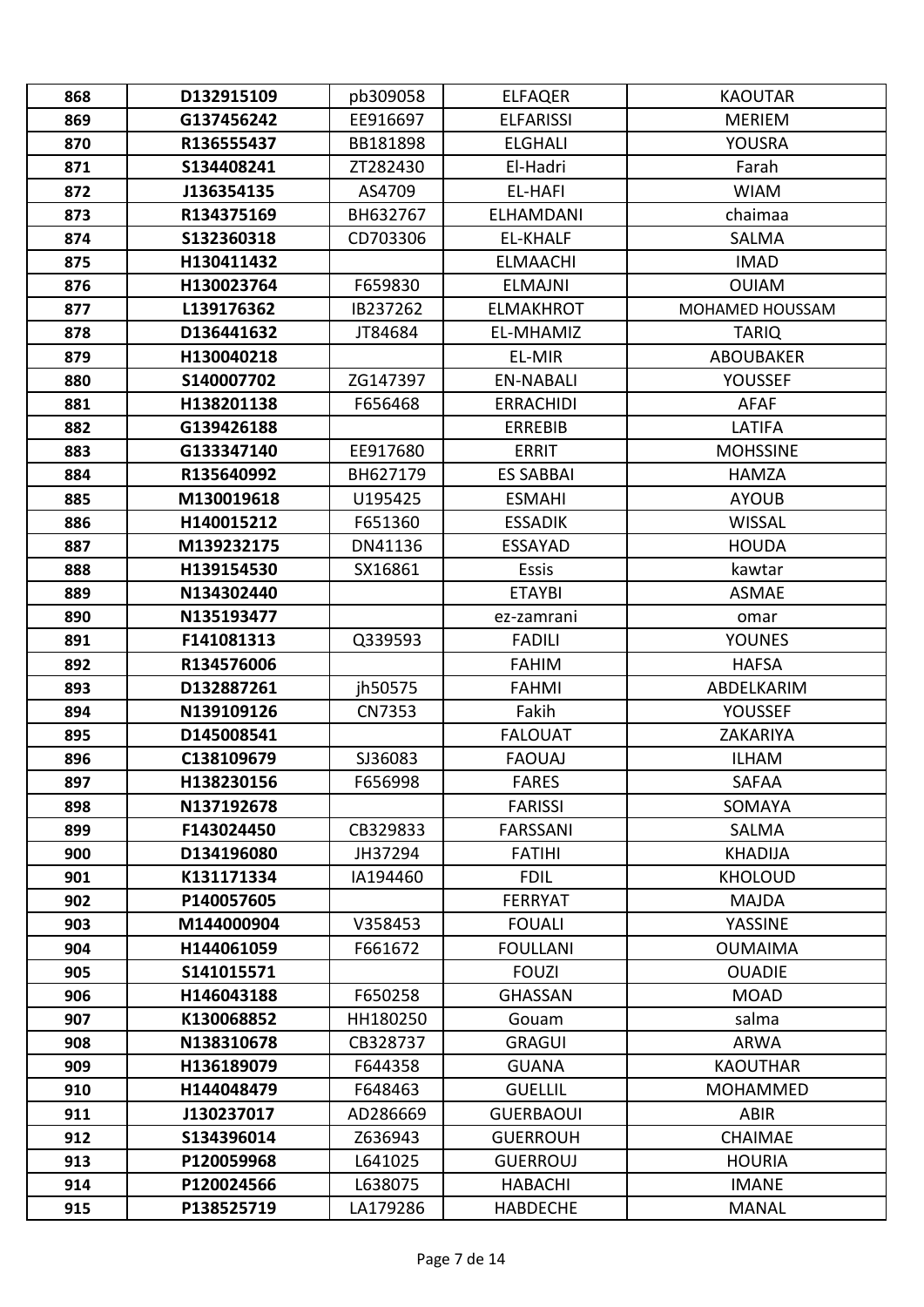| 916 | H147048803 | F656589  | <b>HABIB</b>       | ZAKARYAE        |
|-----|------------|----------|--------------------|-----------------|
| 917 | M130010310 | VA144345 | <b>HACHIMI</b>     | <b>RAYHANA</b>  |
| 918 | M135265829 | VA144535 | <b>HACHLAF</b>     | <b>WAFAE</b>    |
| 919 | F149044841 | Q345696  | HADDAMI            | <b>CHAIMAA</b>  |
| 920 | D133785120 | JT84154  | <b>HADDAOUI</b>    | Abdelhadi       |
| 921 | R138532395 | BK688285 | <b>HADDOUCH</b>    | <b>MARYAM</b>   |
| 922 | G133504214 | EE922860 | <b>HADIR</b>       | <b>SALMA</b>    |
| 923 | H140047426 | FL97560  | <b>HADOITI</b>     | <b>ILYAS</b>    |
| 924 | J139340327 | AD272631 | <b>HAFFANE</b>     | <b>JIHANE</b>   |
| 925 | H134372192 | F663904  | <b>HAFTI</b>       | <b>MOHAMMED</b> |
| 926 | C132055237 | JY37975  | HAJJAMI            | <b>HAFSSA</b>   |
| 927 | H138142641 | FA186338 | <b>HAJJI</b>       | YOUSRA          |
| 928 | H137129239 | F651943  | <b>HAJJOUBI</b>    | <b>OUSSAMA</b>  |
| 929 | H136298759 | FB121514 | <b>HALLOUFI</b>    | <b>HADIL</b>    |
| 930 | L133360441 |          | Hamidou            | Rima            |
| 931 | J143070650 |          | <b>HAMMAS</b>      | <b>IMANE</b>    |
| 932 | H137404483 | F650002  | <b>HAMMOU</b>      | <b>KAOUTAR</b>  |
| 933 | R137834875 | BJ463270 | <b>HAMMOUCH</b>    | <b>AMINE</b>    |
| 934 | J138467641 |          | <b>HAMZOU</b>      | <b>GHIZLANE</b> |
| 935 | R135540118 | BL157314 | <b>HANAFI</b>      | <b>NEEMA</b>    |
| 936 | R135540121 | BL157310 | <b>HANAFI</b>      | <b>IHSSANE</b>  |
| 937 | B136065277 | SH165258 | <b>HARIRI</b>      | <b>EL-MEHDI</b> |
| 938 | H147034151 |          | <b>HARRANE</b>     | <b>MOHAMMED</b> |
| 939 | N145031262 | CD689804 | <b>HASSANI</b>     | <b>MARYAM</b>   |
| 940 | H141057796 |          | <b>HASSANI</b>     | <b>YOUNES</b>   |
| 941 | H144045226 | F651421  | <b>HASSANI</b>     | <b>AYA</b>      |
| 942 | M134457653 | U200378  | <b>HASSANI</b>     | <b>LOUBNA</b>   |
| 943 | H146038122 |          | <b>HATRI</b>       | <b>HOUDA</b>    |
| 944 | D136698459 | JC610975 | <b>HAZLAG</b>      | <b>AYOUB</b>    |
| 945 | J136197479 |          | <b>HBIBOU</b>      | MOHAMMED        |
| 946 | M135511511 | DN40589  | <b>HEDDA</b>       | <b>MAROUA</b>   |
| 947 | H136239045 | FE18918  | heyouni            | zakia           |
| 948 | L138313242 |          | <b>HILALI</b>      | <b>CHAIMA</b>   |
| 949 | L135116002 | IB244829 | <b>HIMER</b>       | <b>DALAL</b>    |
| 950 | M134301091 | VA143807 | <b>HMAMOUCHE</b>   | <b>SOKAINA</b>  |
| 951 | M146014314 | VA145290 | <b>HMIDA</b>       | <b>MOHAMED</b>  |
| 952 | M133457437 | U199627  | <b>HNACH</b>       | SOUAD           |
| 953 | F143005031 | Q338698  | <b>HROURI</b>      | YASSINE         |
| 954 | H131161845 | F662154  | <b>HTIT</b>        | <b>FOUZIA</b>   |
| 955 | M133201760 | D863366  | <b>ICHOU</b>       | <b>OUSSAMA</b>  |
| 956 | K133530135 | M623698  | <b>ID BOUHOUCH</b> | <b>AMINE</b>    |
| 957 | K130512825 | MJ12265  | <b>IGUIDRE</b>     | YASSINE         |
| 958 | J131281628 | AE280951 | Ihouline           | Salma           |
| 959 | S133056898 |          | <b>IKKOU</b>       | <b>YOUNESS</b>  |
| 960 | H136374161 | F577676  | <b>IMER</b>        | <b>OUIJDANE</b> |
| 961 | L131134617 |          | imetchimen         | ghizlane        |
| 962 | D135196020 | JH51899  | <b>IRJDALN</b>     | <b>FATIMA</b>   |
| 963 | H133360470 |          | <b>JADID</b>       | <b>NIDAE</b>    |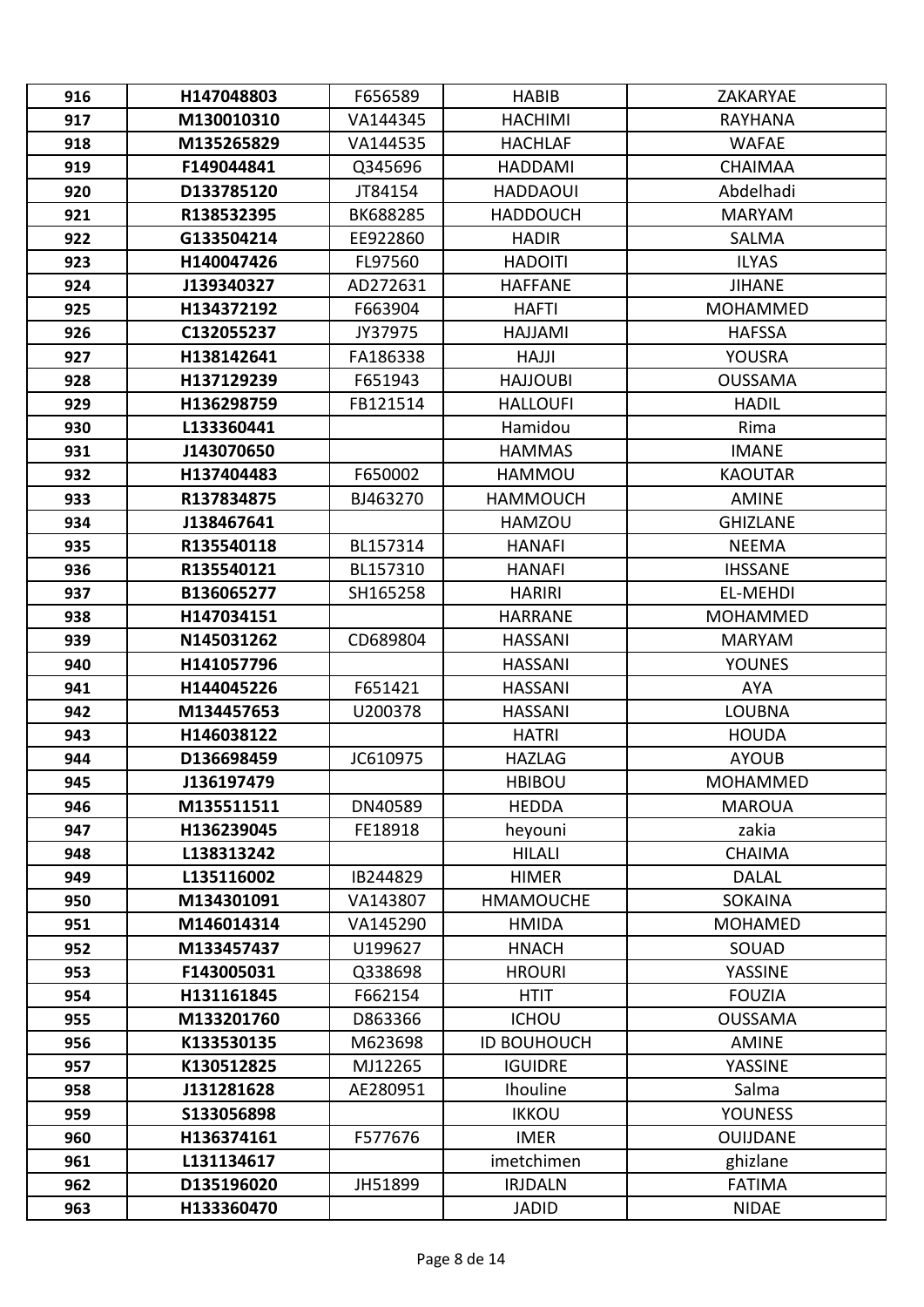| 964  | D130616327 | JT88039  | <b>JAMALI</b>    | <b>MOHAMED</b>      |
|------|------------|----------|------------------|---------------------|
| 965  | R135412129 | BM36459  | <b>JAOUAD</b>    | <b>MOSTAFA</b>      |
| 966  | D146007308 | JH53305  | <b>JAOUAD</b>    | <b>FATIMA</b>       |
| 967  | D132478105 | P347674  | <b>JAOUALI</b>   | <b>FATIMA ZAHRA</b> |
| 968  | S131393706 | Z638941  | <b>JAOUANI</b>   | <b>AMINE</b>        |
| 969  | N133109216 | CN40307  | <b>JEBBARI</b>   | <b>CHAYMAE</b>      |
| 970  | H138378358 | F654620  | <b>JEGLAOUI</b>  | <b>WADIA</b>        |
| 971  | M141034166 | UB94907  | <b>JERFI</b>     | <b>MOHAMED</b>      |
| 972  | P148107277 | L648430  | <b>JERMIM</b>    | <b>MOHAMED</b>      |
| 973  | H131249256 | SA21189  | Jerroudi         | Meryem              |
| 974  | R140010183 | BM35218  | <b>JLAIDI</b>    | <b>HAJAR</b>        |
| 975  | D135441541 | JT85462  | <b>JOUHARI</b>   | <b>OUMAYMA</b>      |
| 976  | H137206437 |          | <b>JRIRI</b>     | ABLA                |
| 977  | N142010596 | CN38823  | <b>KACEMY</b>    | <b>GHIZLANE</b>     |
| 978  | H135308820 | FL97718  | <b>KADI</b>      | <b>AYOUB</b>        |
| 979  | D137286589 | JE308725 | <b>KALLOUBI</b>  | <b>OUMAIMA</b>      |
| 980  | K136496553 | MA147642 | <b>KALMOUN</b>   | ABDERRAHMANE        |
| 981  | H137215985 | F657599  | <b>KAMAL</b>     | <b>AYA</b>          |
| 982  | H132212032 |          | <b>KAMOUNE</b>   | <b>AYA</b>          |
| 983  | H132354420 | BB182143 | Kandirou         | Rajae               |
| 984  | H133354611 | F588396  | <b>KAROUCHI</b>  | MOHAMMED AMINE      |
| 985  | H136123652 |          | <b>KARZAZI</b>   | <b>SAMIRA</b>       |
| 986  | S139425274 | Z635792  | <b>KASIMI</b>    | MAYSSAE             |
| 987  | H137107998 | FH63394  | <b>KATTOUYI</b>  | SOUMIYA             |
| 988  | N146010541 | CN38849  | <b>KERRAT</b>    | <b>MARWANE</b>      |
| 989  | H137225164 |          | <b>KESSOU</b>    | <b>KAOUTHAR</b>     |
| 990  | L142048761 |          | <b>KHADIM</b>    | <b>RIHAB</b>        |
| 991  | S130394955 |          | <b>KHAMLICH</b>  | <b>IHSANE</b>       |
| 992  | D132338982 | p349525  | <b>KHAMMOUCH</b> | <b>SOUKAINA</b>     |
| 993  | H148067091 |          | <b>KHATIRI</b>   | <b>OUSSAMA</b>      |
| 994  | H130368365 |          | <b>KHELLAFI</b>  | <b>DINA</b>         |
| 995  | N132315215 | CN40599  | <b>KHOUKHANE</b> | <b>MAJDA</b>        |
| 996  | H135270540 |          | <b>KHOUZAIMI</b> | SAID                |
| 997  | H139136749 | F653140  | <b>KIRAT</b>     | <b>MOUNA</b>        |
| 998  | D136617186 | R610876  | <b>KORKDAN</b>   | Hamza               |
| 999  | J134480268 | AA78427  | LAALAJ           | Yousra              |
| 1000 | D135065633 | JM83030  | <b>LAAOUADI</b>  | <b>NOUHAILA</b>     |
| 1001 | L139280863 |          | <b>LAARAICH</b>  | <b>KHADIJA</b>      |
| 1002 | H142027520 | F651737  | LAARIBI          | YASMINE             |
| 1003 | H130022728 |          | LAAYOUNI         | <b>MERIEM</b>       |
| 1004 | H131408677 | FJ27113  | Lachal           | Ahmed               |
| 1005 | H133408604 | FB123933 | Ladraa           | bilal               |
| 1006 | F144048665 | W437994  | <b>LAGHCHIM</b>  | <b>AYA</b>          |
| 1007 | S135063496 | Z634541  | LAGNA            | <b>WISSAL</b>       |
| 1008 | D132289181 | JE310690 | <b>LAHOUIR</b>   | <b>MARYAM</b>       |
| 1009 | H138225162 |          | LAKHAL           | <b>MERYEM</b>       |
| 1010 | S134381315 |          | LAKRABA          | <b>ZOUBIR</b>       |
| 1011 | B139056973 | SL17903  | <b>LAMDINI</b>   | <b>ILHAM</b>        |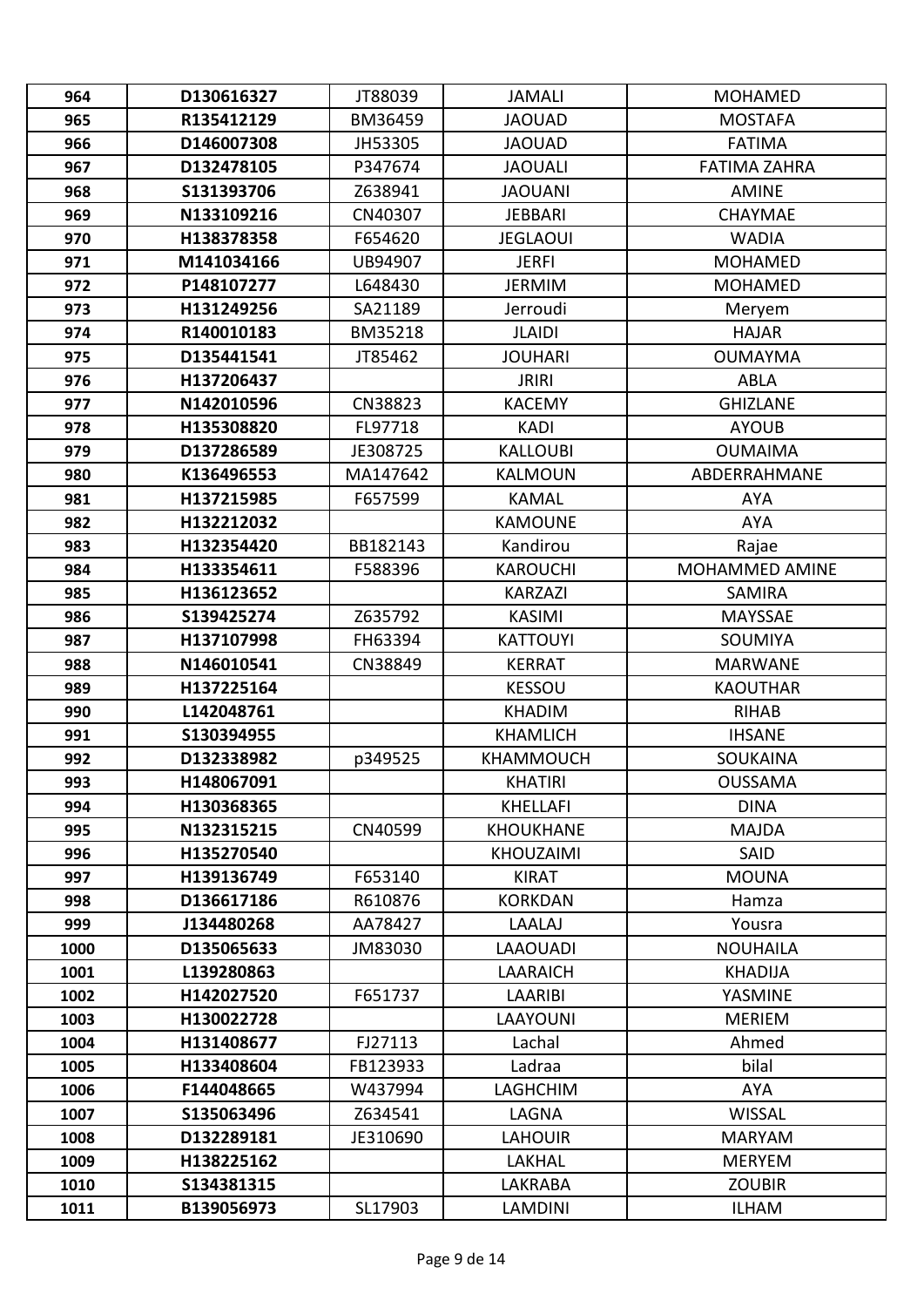| 1012         | M137535426               | VA128105             | LAMGHARI                          | <b>HAJAR</b>              |
|--------------|--------------------------|----------------------|-----------------------------------|---------------------------|
| 1013         | N133244946               | CB331218             | <b>LAMGUILDI</b>                  | <b>NADA</b>               |
| 1014         | R137350030               | BH628234             | <b>LAMHAMDI</b>                   | <b>KAOUTAR</b>            |
| 1015         | F137376696               | QA186917             | <b>LAMRAKI</b>                    | ABDESSAMAD                |
| 1016         | R137583117               | BA6636               | <b>LAMRANI EL GASRI</b>           | <b>HIBA</b>               |
| 1017         | H138047656               | F658354              | LATIFI                            | <b>NOUR-EL HOUDA</b>      |
| 1018         | H132276546               | F658937              | LAZAAR                            | <b>HOUDA</b>              |
| 1019         | G134245548               | Y484728              | <b>LEBISSER</b>                   | <b>ZAKARIAE</b>           |
| 1020         | K130321740               | MD16378              | <b>LEKNIZI</b>                    | ABDELHAMID                |
| 1021         | L132374378               | IB246915             | <b>LEMKHAYER</b>                  | <b>MARYAM</b>             |
| 1022         | D134578195               | PA167926             | <b>LHAFSSI</b>                    | <b>OUAFA</b>              |
| 1023         | S136205715               | ZT268588             | LOUEDZIANE                        | <b>MAYSSAE</b>            |
| 1024         | D135750352               |                      | Louzi                             | Ilyass                    |
| 1025         | H148057767               | F660979              | <b>MAACHI</b>                     | <b>OUMAIMA</b>            |
| 1026         | H131154678               |                      | mabrouk                           | bouaza                    |
| 1027         | J137487316               | AD305134             | <b>MACHTERRA</b>                  | FATIMA-EZZAHRAE           |
| 1028         | M135471407               | UC157285             | <b>MADIOUBI</b>                   | <b>OUSSAMA</b>            |
| 1029         | H147067075               |                      | <b>MAHDAD</b>                     | <b>HIBA</b>               |
| 1030         | M136457610               | U200793              | <b>MAHDI</b>                      | <b>CHAYMAE</b>            |
| 1031         | L130189957               | IB242828             | <b>MAHID</b>                      | <b>MARYAME</b>            |
| 1032         | H138183360               | F638225              | <b>MAHMOUD</b>                    | AMAL                      |
| 1033         | H137188869               | F662126              | <b>MAJDOUBI</b>                   | <b>NESSRINE</b>           |
| 1034         | N131097892               |                      | <b>MAKAOUI</b>                    | <b>OUMAYMA</b>            |
| 1035         | H139035418               |                      | <b>MANSOURI</b>                   | Faiza                     |
| 1036         | H131052186               | SZ12011              | <b>MANSOURI</b>                   | <b>AMAL</b>               |
| 1037         | N138208256               |                      | <b>MARZOUGUI</b>                  | <b>MERYEM</b>             |
| 1038         | S133419372               | Z638314              | <b>MASSAOUDY</b>                  | <b>FADOUA</b>             |
| 1039         | H138257358               | F646418              | <b>MASUDE</b>                     | <b>ISRAE</b>              |
| 1040         | H140027849               |                      | <b>MECHEHOUL</b>                  | <b>CHAYMAE</b>            |
| 1041         | N138146357               | F654049              | <b>MEFTAH</b>                     | <b>OUISSAL</b>            |
| 1042         | F149048045               |                      | <b>MEJRES</b>                     | <b>MAROUANE</b>           |
| 1043         | D139410998               | P345330              | <b>MESKOUR</b>                    | <b>FATIMA</b>             |
| 1044         | H134309979               | FA171171             | <b>MESSAOUDI</b>                  | Mohammed                  |
| 1045         | H131276525               | F643604              | <b>MHAMDI</b>                     | <b>HADIL</b>              |
| 1046         | H145061056               | FL97070              | <b>MHAMMEDI</b>                   | Imane                     |
| 1047         | H146032005               |                      | MOHAMMED-AMINE                    | ZRAIGUI                   |
| 1048         | P146024173               | LA178384<br>FA190501 | <b>MOHSINE</b><br><b>MOKHTARI</b> | <b>SALOUA</b>             |
| 1049         | H134336148               | F656463              | <b>MOKRANE</b>                    | SAAD                      |
| 1050         | H133410105<br>H137160364 |                      | <b>MORHLI</b>                     | Chaimae                   |
| 1051<br>1052 | H130033895               | F665458              | <b>MOUADDAH</b>                   | khadija<br><b>CHAYMAE</b> |
| 1053         | L137204918               | IB241989             | <b>MOUADDINE</b>                  | <b>HASSANE</b>            |
| 1054         | G141035677               |                      | <b>MOUBRIK</b>                    | <b>FATIMA</b>             |
| 1055         | R136506324               |                      | Moufid                            | Meriem                    |
| 1056         | K139169477               | SB852                | <b>MOUHA</b>                      | <b>FADWA</b>              |
| 1057         | G133277103               | EE913979             | Mouhib                            | Fatiha                    |
| 1058         | D131053513               | JM84401              | Mouiguina                         | Youssef                   |
| 1059         | J110066458               | AA72716              | <b>MOUKAFI</b>                    | <b>OUSSAMA</b>            |
|              |                          |                      |                                   |                           |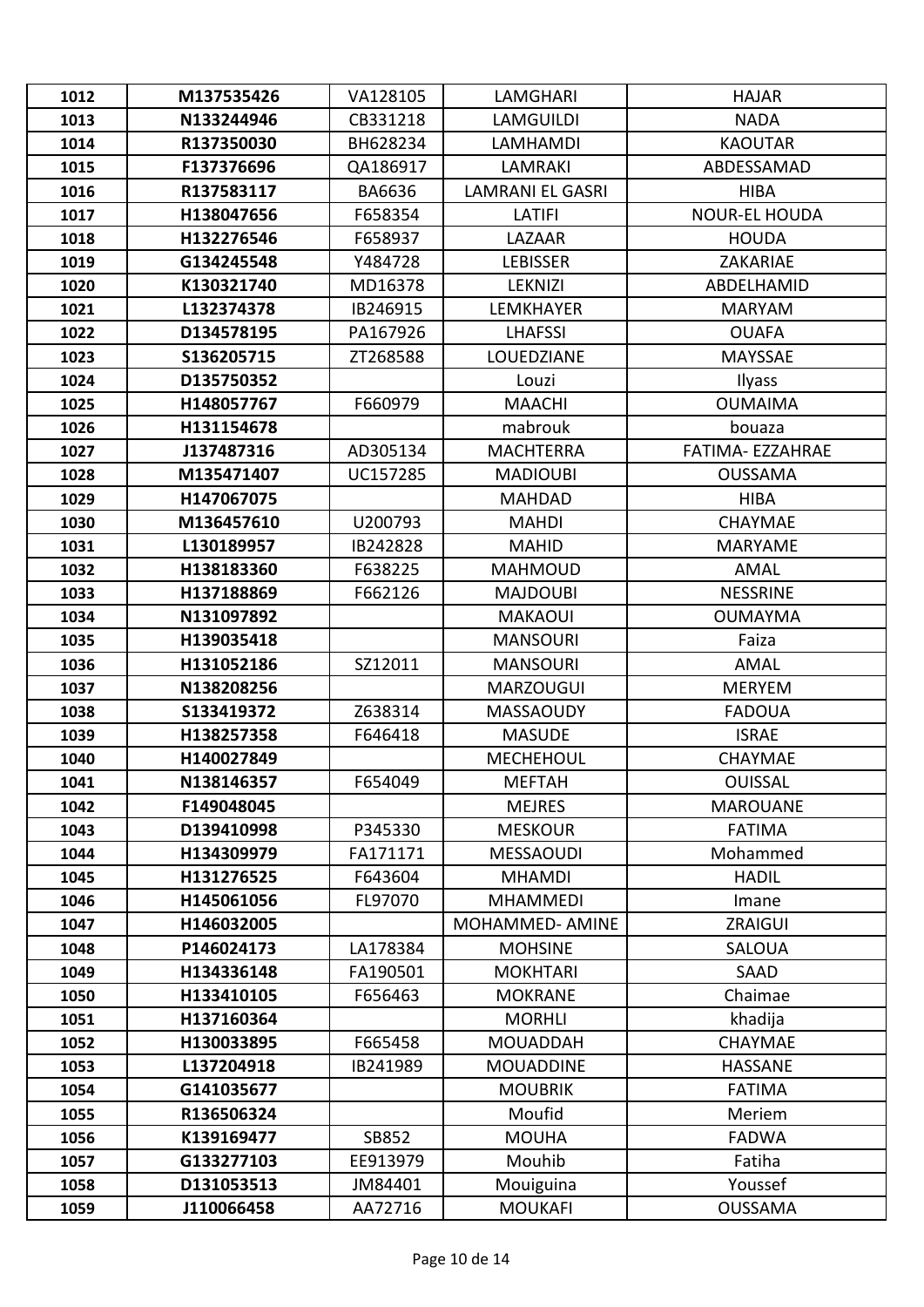| 1060 | K130050791 | M629372  | <b>MOUKHTATIF</b> | <b>ASMAE</b>          |
|------|------------|----------|-------------------|-----------------------|
| 1061 | K148041942 | M629524  | <b>MOUNAZIH</b>   | LAMIA                 |
| 1062 | D136594759 | P355637  | <b>MOUSSAIF</b>   | <b>NAJLAE</b>         |
| 1063 | H130251385 |          | <b>MOUTCHOU</b>   | <b>RAJAE</b>          |
| 1064 | J149050629 |          | <b>MOUTCHOU</b>   | LAMIAE                |
| 1065 | N136366024 |          | <b>MOUTHIF</b>    | EL MEHDI              |
| 1066 | S143001305 | CB328679 | <b>MSSIF</b>      | <b>AMINA</b>          |
| 1067 | N138310622 | CB326020 | <b>NABAWI</b>     | <b>BASMA</b>          |
| 1068 | H136195560 |          | <b>NADDAMI</b>    | <b>WISSAL</b>         |
| 1069 | M137189361 |          | <b>NAHHASS</b>    | <b>OUMAYMA</b>        |
| 1070 | F139403140 | TA148624 | <b>NAIM</b>       | <b>SOUKAINA</b>       |
| 1071 | S132292531 |          | <b>NAKKABI</b>    | <b>FATIMA-ZAHRAE</b>  |
| 1072 | H138228416 | F661392  | <b>NAOUI</b>      | <b>KAOUTHAR</b>       |
| 1073 | H139167973 | FE19564  | <b>NASSI</b>      | YASMINA               |
| 1074 | M136511927 | U199546  | <b>NASSIRI</b>    | <b>SOUKAINA</b>       |
| 1075 | S131431638 | ZG151059 | Nassiri           | salma                 |
| 1076 | R133634875 | BL151835 | <b>NEDJAR</b>     | Anas                  |
| 1077 | S137381167 |          | <b>NIB</b>        | AiSSA                 |
| 1078 | M134431842 | U199192  | <b>NOUIGUI</b>    | LAMIAE                |
| 1079 | C135126576 | P343038  | <b>OUADAL</b>     | <b>SOUFIANE</b>       |
| 1080 | D133289557 | JE306250 | <b>OUADRA</b>     | <b>BOUCHRA</b>        |
| 1081 | N130097914 |          | <b>OUAHIDI</b>    | <b>CHAIMAE</b>        |
| 1082 | G137526051 | EE869262 | Ouakarrouch       | Marouane              |
| 1083 | H137356748 | S763150  | <b>OUALKADI</b>   | <b>KAOUTHAR</b>       |
| 1084 | J134490996 | AS5561   | <b>OUAMRHAR</b>   | ZAKARIA               |
| 1085 | H132339960 | SA18472  | <b>Ouannas</b>    | Najia                 |
| 1086 | H137078344 |          | <b>OUAZROU</b>    | <b>MOUAD</b>          |
| 1087 | M134535404 | VA143413 | <b>OUBRAHIM</b>   | <b>HAMZA</b>          |
| 1088 | N132230381 | CD665132 | <b>OUDINA</b>     | ABDESSAMAD            |
| 1089 | H146011764 |          | <b>OUEBDIL</b>    | <b>MERYEM</b>         |
| 1090 | N139155169 | CD718089 | <b>OUHADDOUCH</b> | <b>YOUNESS</b>        |
| 1091 | H130023204 |          | OULAD BENCHIBA    | <b>HANANE</b>         |
| 1092 | M130115414 |          | <b>OULDALY</b>    | <b>KHADIJA</b>        |
| 1093 | R137243933 | BJ461802 | Oulhaj            | Bouchra               |
| 1094 | H137370841 | FJ27943  | <b>OUMEHDI</b>    | <b>MOHAMMED</b>       |
| 1095 | H133065944 | S778989  | Oumhamed          | Khalid                |
| 1096 | D144043580 | P349451  | <b>OUNACER</b>    | <b>MARYAM</b>         |
| 1097 | H130033502 | F660197  | <b>OURARHI</b>    | FATIMA-ZAHRA          |
| 1098 | J131251234 |          | <b>OUZI</b>       | <b>SAMIA</b>          |
| 1099 | H139366306 |          | QASSOUOUI         | <b>KHAOULA</b>        |
| 1100 | H139189064 | F642762  | qejiou            | samia                 |
| 1101 | H100072328 | F664392  | <b>QERROUECH</b>  | <b>OUARDA</b>         |
| 1102 | H132385698 | FH62810  | Quessou           | Dounia                |
| 1103 | M136472305 | UA120539 | <b>RACHIDI</b>    | <b>YUSRA</b>          |
| 1104 | G139600568 | Y473559  | RAHAI             | <b>MOHAMMED</b>       |
| 1105 | M130397010 | D861303  | <b>RAHIOUI</b>    | <b>YOUSSEF</b>        |
| 1106 | D136099624 |          | <b>RAISS</b>      | <b>CHAIMA</b>         |
| 1107 | M135444737 | u199432  | RAKI              | <b>FATIMA EZZAHRA</b> |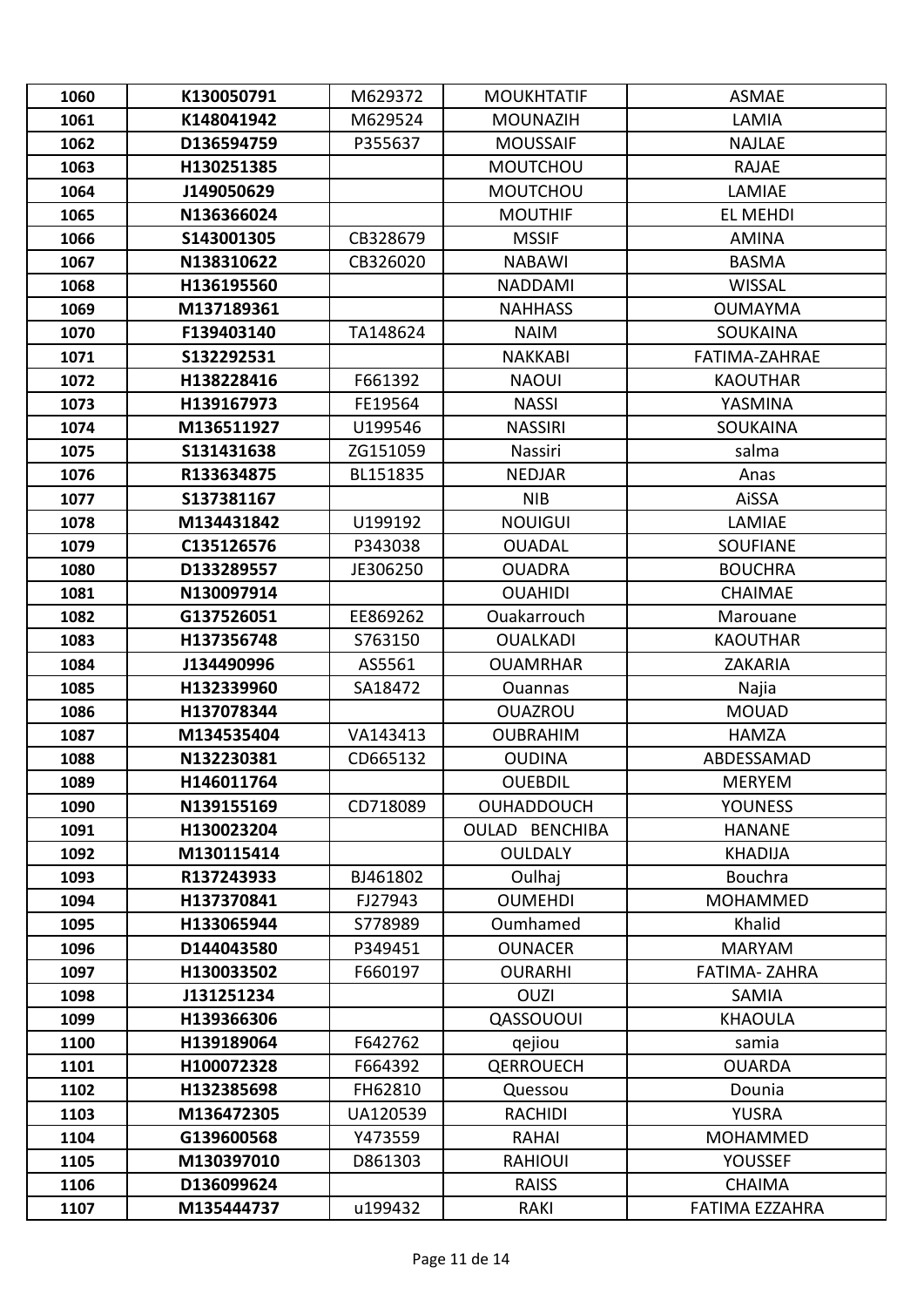| 1108 | H136398662 |          | <b>RAMACH</b>              | <b>AHLAM</b>        |
|------|------------|----------|----------------------------|---------------------|
| 1109 | K135359988 |          | RAMI                       | <b>KHADIJA</b>      |
| 1110 | J149066373 | XA131088 | RAMI                       | <b>OUAFAA</b>       |
| 1111 | C139078981 |          | RAMY                       | <b>MOHAMED</b>      |
| 1112 | H130039729 | F664230  | <b>RAOUFI</b>              | <b>ASMAE</b>        |
| 1113 | H140031819 |          | <b>RAOUI</b>               | <b>HAFSA</b>        |
| 1114 | G137541506 | EE914965 | <b>REGHINI IDRISSI</b>     | <b>OTHMAN</b>       |
| 1115 | J140004374 | AD297102 | <b>RGUIG</b>               | <b>ABDELGHAFOUR</b> |
| 1116 | H143016954 | F664599  | Rhalmi                     | Zineb               |
| 1117 | S131431546 |          | Rhani                      | asmae               |
| 1118 | S131352052 | Z626944  | <b>RIFI</b>                | <b>DOHA</b>         |
| 1119 | H131279894 | F645668  | <b>RIZKI</b>               | <b>MOHAMMED</b>     |
| 1120 | H130028931 | FA189447 | <b>RKAIN</b>               | <b>WISSAL</b>       |
| 1121 | H141057674 | F662512  | <b>ROCHDI</b>              | <b>RABAB</b>        |
| 1122 | H110073984 | FA172662 | <b>ROGUI</b>               | <b>MANAL</b>        |
| 1123 | L133292261 |          | <b>ROUHAILI</b>            | <b>OUMAIMA</b>      |
| 1124 | G131610250 | N445035  | <b>ROUIS</b>               | <b>KHAWLA</b>       |
| 1125 | H131225237 | F646768  | <b>SAAIDI</b>              | <b>SAFAE</b>        |
| 1126 | L134145754 |          | SAAIDI                     | <b>ANASS</b>        |
| 1127 | M138143561 | U198370  | <b>SADIKI</b>              | <b>FATIMA</b>       |
| 1128 | H144049777 |          | <b>SADIKI</b>              | HIBAT-ALLAH         |
| 1129 | H134336149 | FA175433 | SADKAOUI                   | <b>RANIA</b>        |
| 1130 | E133173909 | GI891    | SAFIA-EDDINE               | <b>HAJAR</b>        |
| 1131 | H132092676 | F660430  | <b>SAKHI</b>               | <b>ISRAE</b>        |
| 1132 | S142046329 | SB6891   | sakkoum                    | Asma                |
| 1133 | H136141858 |          | SALAM                      | <b>MOUNA</b>        |
| 1134 | N135307177 | CD343664 | <b>SALAMA</b>              | YOUSSRA             |
| 1135 | H135269077 | F659676  | <b>SALAMA</b>              | <b>SAFAE</b>        |
| 1136 | M130098397 | UC156814 | SAMLALI                    | <b>FATIMA ZAHRA</b> |
| 1137 | H136190754 |          | SANIA                      | ZAINEB              |
| 1138 | H135301892 | F657472  | SAOUDI                     | <b>NOURA</b>        |
| 1139 | E143187779 | GI4427   | SARDI                      | <b>MAHA</b>         |
| 1140 | K137187299 | HH28949  | SARGALI                    | <b>IKHLAS</b>       |
| 1141 | H136329113 | F662429  | <b>SEBBAR</b>              | <b>OUMAIMA</b>      |
| 1142 | G136277141 | EE913161 | Sebbar                     | hajar               |
| 1143 | H136411209 | S788915  | <b>SEKKIOU</b>             | <b>TOURIA</b>       |
| 1144 | S131379466 | z583058  | SELLAMI                    | <b>LAILA</b>        |
| 1145 | H138366874 |          | Setti                      | Nisrine             |
| 1146 | H132383267 |          | <b>SGHIOURI EI IDRISSI</b> | <b>FATIMA</b>       |
| 1147 | H133119952 | F664204  | SIRAJI                     | <b>KAOUTHAR</b>     |
| 1148 | H136400234 |          | smaili                     | aymane              |
| 1149 | G132352964 | EE841297 | SOUADI                     | <b>WALID</b>        |
| 1150 | H134157964 | F664361  | <b>SRATA</b>               | <b>HIBA</b>         |
| 1151 | N148012043 | CD701832 | <b>STITOU</b>              | AHMED               |
| 1152 | M133481463 |          | <b>TAALI</b>               | <b>ABDEL MAJID</b>  |
| 1153 | G132749262 | EE932621 | <b>TABJI</b>               | <b>LOUBNA</b>       |
| 1154 | H137322182 | F663106  | <b>TACHALLAIT</b>          | <b>CHAIMAE</b>      |
| 1155 | H140052420 | F646309  | <b>TAFRAOUTI</b>           | <b>IKRAM</b>        |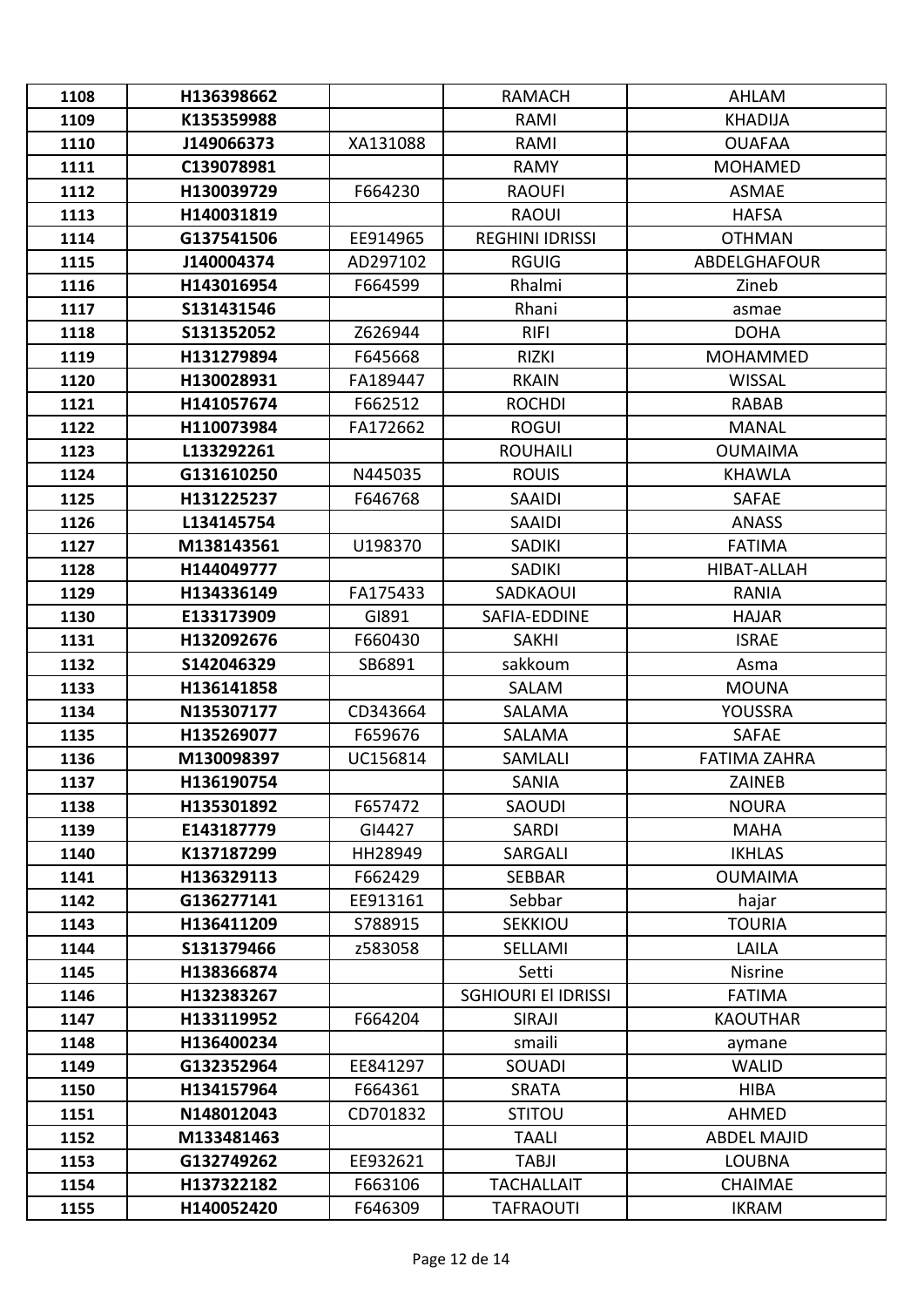| 1156 | L135156029 | IE48026       | <b>TAGHIAM</b>  | FATIMA EZZAHRA       |
|------|------------|---------------|-----------------|----------------------|
| 1157 | C134159682 | JZ8337        | <b>TAHMOUTN</b> | <b>NAJAT</b>         |
| 1158 | L138198447 | IB250545      | <b>TALBI</b>    | <b>MOHAMED</b>       |
| 1159 | M138194998 | UA122272      | Talbi           | Mouad                |
| 1160 | H140045224 | F649615       | <b>TALSI</b>    | <b>WISSAL</b>        |
| 1161 | K132525641 | M621413       | <b>TAOUBI</b>   | YASMINE              |
| 1162 | G135657648 | EE922695      | <b>TAOUITI</b>  | <b>IKRAM</b>         |
| 1163 | M130098411 | UC156504      | <b>TAOUSSI</b>  | <b>LOBNA</b>         |
| 1164 | G131527126 | EE846961      | <b>TARDANE</b>  | <b>SALMA</b>         |
| 1165 | R139603776 |               | tarif           | zineb                |
| 1166 | H136055370 | S749323       | Tayibi          | Weame                |
| 1167 | H147033113 | F659074       | <b>TIBA</b>     | <b>MOHAMMED</b>      |
| 1168 | S138100198 | Z617108       | <b>TIJARI</b>   | <b>SALMA</b>         |
| 1169 | M132131029 | D857451       | <b>TILALI</b>   | <b>AFNANE</b>        |
| 1170 | H130376609 | F659701       | <b>TORBI</b>    | <b>DOUNYA</b>        |
| 1171 | H132262332 | F650801       | Touali          | Anas                 |
| 1172 | S133425258 | Z634930       | <b>TOUAREB</b>  | <b>MOHAMED</b>       |
| 1173 | S139142422 | Z638205       | <b>TOUZANI</b>  | Houda                |
| 1174 | H132158313 | FH62817       | <b>TYA</b>      | <b>NISSRINE</b>      |
| 1175 | H137079774 |               | <b>YOUSFI</b>   | <b>ABDELKHALAQ</b>   |
| 1176 | H130023807 |               | <b>YOUSFI</b>   | <b>HAJAR</b>         |
| 1177 | H135213206 | F653384       | <b>YOUSFI</b>   | <b>FATIMA-ZAHRA</b>  |
| 1178 | H135270482 |               | YOUSSEF         | <b>AYA</b>           |
| 1179 | H132229611 | F652314       | ZAHI            | <b>AMINA</b>         |
| 1180 | R133275422 | <b>BA6138</b> | <b>ZAHRANE</b>  | <b>MOAAD</b>         |
| 1181 | H130020894 | S792922       | zahri           | chaimaa              |
| 1182 | H133070605 | S793099       | ZAIAN           | Safae                |
| 1183 | H149030078 | FB126644      | ZAIDI           | <b>FATIMA ZAHRAE</b> |
| 1184 | H132179042 | FB119957      | <b>ZAKARI</b>   | <b>OUSSAMA</b>       |
| 1185 | H133200385 | F642974       | ZAKARIAE        | ABDERRAHIM           |
| 1186 | H135161785 | FJ28701       | ZAOUI           | <b>OUIAM</b>         |
| 1187 | H130087758 | F645660       | <b>ZEHHARI</b>  | <b>KHADIJA</b>       |
| 1188 | H147059339 | FL98159       | <b>ZEKAOUI</b>  | <b>AMINE</b>         |
| 1189 | H132206859 | FA190844      | ZERGUIT         | <b>ADNANE</b>        |
| 1190 | H134329610 | FA185863      | ZEROUAL         | <b>MERYEM</b>        |
| 1191 | H135407859 |               | <b>ZEROUALI</b> | <b>WIAM</b>          |
| 1192 | S135431596 |               | Zerouali        | layla                |
| 1193 | H134396801 | FB124177      | <b>ZEROUALI</b> | <b>SAFAE</b>         |
| 1194 | H141015603 | FB125936      | <b>ZERROUKI</b> | <b>CHAIMA</b>        |
| 1195 | H131354146 | FB121877      | zeryouh         | kawtar               |
| 1196 | H134160420 | F649755       | <b>ZIANI</b>    | <b>IKHLASSE</b>      |
| 1197 | H131288630 |               | ziani           | meriem               |
| 1198 | H137229631 |               | <b>ZIAT</b>     | <b>OUALID</b>        |
| 1199 | D132466856 | J541261       | <b>ZOUGGARH</b> | ZAKARIAE             |
| 1200 | B132015578 | SL17869       | <b>ZOUIZI</b>   | <b>HAMZA</b>         |